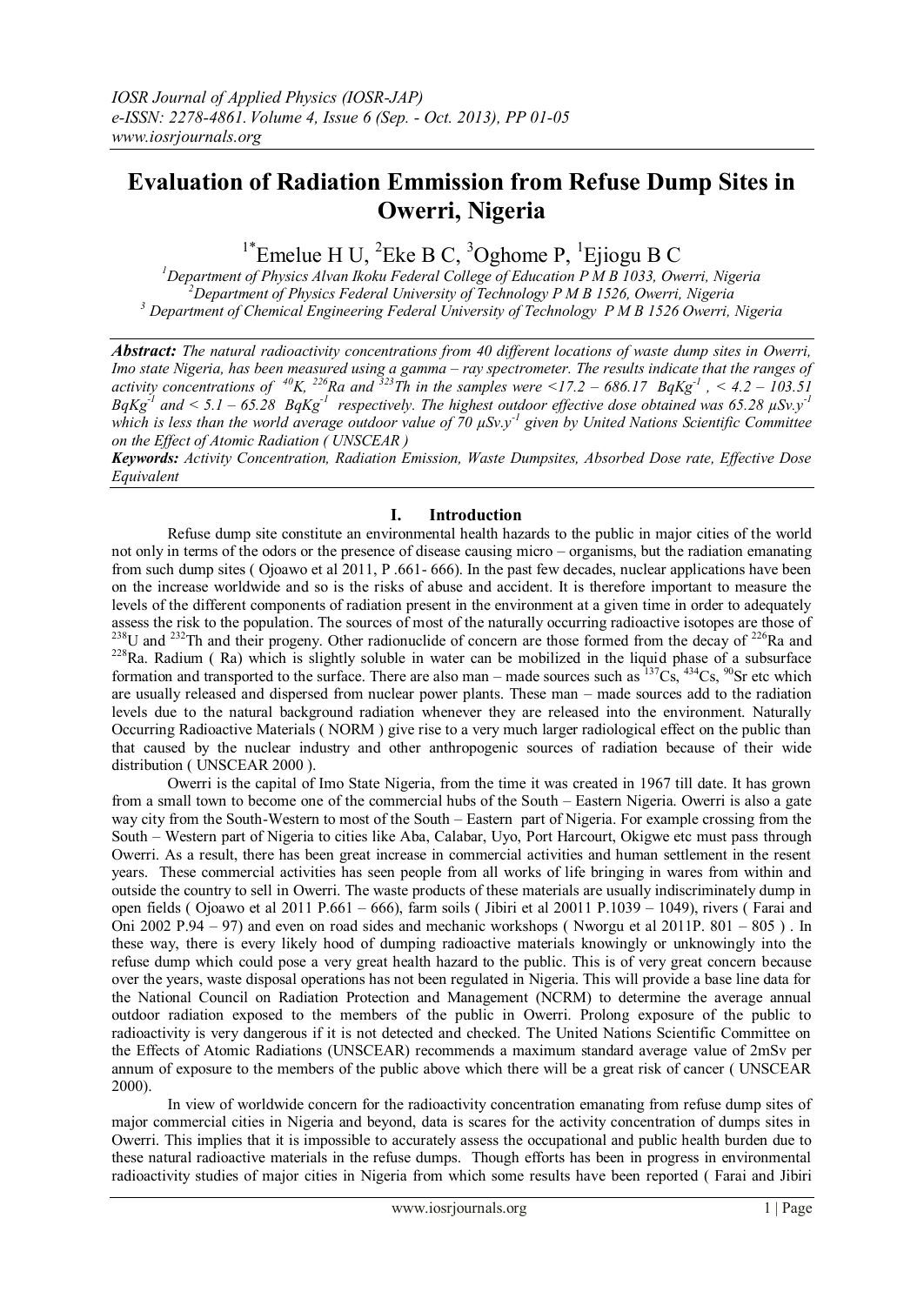2000, P.247 – 254, Obed et al 2005 P.  $305 - 312$ ), no measurements has been made to ascertain the health risk due to the radioactive concentrations of refuse dumps in Owerri. The result of the study may be a basis to equally advise the government on waste disposal management in Owerri in order to safe guide the lives of the public from radioactive effects. The purpose of this research was therefore to

- 1. Determine the radioactive concentration of the of the refuse dump sites in Owerri Imo State.
- 2. to monitor possible environmental radioactive contamination from artificial sources.
- 3. to obtain radiometric data for future references and research in the area.

### **II. Materials and Methods**

Owerri has a major refuse – dump site along Owerri Aba road opposite dipper park, and minor dump sites at different locations all around the city. 20 samples were collected from the major dump sites while 20 samples were collected from the minor dump sites to make it a total of 40 samples. The map of the study area showing the locations where samples were collected is shown in Figure 1.These were collected into a labeled water proof nylon bag and transported to the radiation laboratory for analysis. The samples were air – dried and homogenized to pass a 1mm mesh sieve. About 0.2Kg of the sample were weighed and transferred into a plastic of about 8cm in height and 7cm in diameter which has been verified to be non radioactive. The samples were sealed for about 28 days for the short lived members of Radon  $-222$  and Radon  $-220$  series to reach a secular equilibrium. The samples were placed symmetrically each on top of the detector and measured for 10hours (36000s). The net area under the corresponding photopeaks in the energy spectrum was computed by subtracting count due to Compton scattering of the background source from the total area of the photopeaks. The radionuclides were computed using the algorithm of the multichannel analyzer ( MCA). The map of the dump sites in which refuse were collected are attached here with as figure1.

The scintillation detector used in this work is a lead shield Canberra 76mm x 76mm NaI(Ti) crystal models number 802 – series. One face of the cylindrical detector is free while the other is optically coupled to a Photomultiplier tube which detects the small visible light photons produced in the crystal and converts them into amplified electrical pulses which is fed into analyzer systems (Canberra series 10 plus multichannel analyzer MCA) through a preamplifier base.

The gamma spectrometry detector was calibrated before it was used for analysis. This was done to ensure that the radiation parameters in the samples could be expressed in physical radiometric units. This calibration was done in two stages. This is energy calibration and efficiency calibration. The energy calibration convert channel numbers to γ - ray energy in Mev. This was done by placing different gamma sources of known energy on the detector at a distance of 7cm from it. After a preset counting time of 100s, the channels of the various photopeaks corresponding to the gamma energies were identified. The channel numbers corresponding to the gamma energies are given in Table<sup>1</sup>. The efficiency calibration was to determine the gamma ray counting efficiencies over energy range of 0.662 – 2.615 MeV. This was done by converting the count per seconds under the photopeaks to activity concentration Bq/kg of certified reference standard samples. The certified reference standard samples have activity concentrations of 7.24 Bq/kg for  $^{137}Cs$  ( 0.662 MeV), 510.00 Bq/kg for  $^{40}K$  $(1.460 \text{ MeV})$ , 631.00 Bq/kg for <sup>226</sup>Ra (1.760 MeV) and 11.00 Bq/kg for <sup>232</sup>Th (2.615 MeV). Efficiencies at different gamma energy peaks are given in Table<sup>2</sup>. The reference standard sources were counted for 10 hours ( 36,000s) after which the counting efficiencies of the different gamma energies were determined. According to Obed et al and 2005 and Jibiri et al 2007, the count rate A<sub>net</sub> under the photopeak of each of the three primordial radionuclides is related to activity concentration by the equation 1.

$$
\varepsilon_{\gamma} = \frac{A_{net}}{A_s Y_{\gamma} M_s t} \qquad \qquad 1
$$

Where  $\varepsilon_{\gamma}$  = the efficiency of the detector at a particular  $\gamma$  – energy

 $A<sub>net</sub> = count rate under the photograph of the 3 primordial radionuclides,$ 

- $Y_{\gamma}$  = the yield of the gamma ray at a particular energy,
- $M_s$  = the mass of the samples (0.2Kg)

 $t<sub>s</sub>$  = the counting time in seconds.

The efficiencies ( $\varepsilon$ <sub>x</sub>) for each of the 4 gamma energies are given in Table<sup>2</sup>.

The lower limits of the detection (LLD) of the detector for the concentrations of the radionuclides in the samples were also determined. The values were  $17.2$  Bq/Kg for  $^{40}$ K,  $4.2$  Bq/Kg for  $^{226}$ Ra and 5.1 Bq/Kg for  $^{228}$ Th. Values below these numbers were taken in this work as being below the detection limit (BDL) of the detector. The result of the activity concentration of the 40 samples collected from different locations are presented in Table<sup>3</sup>.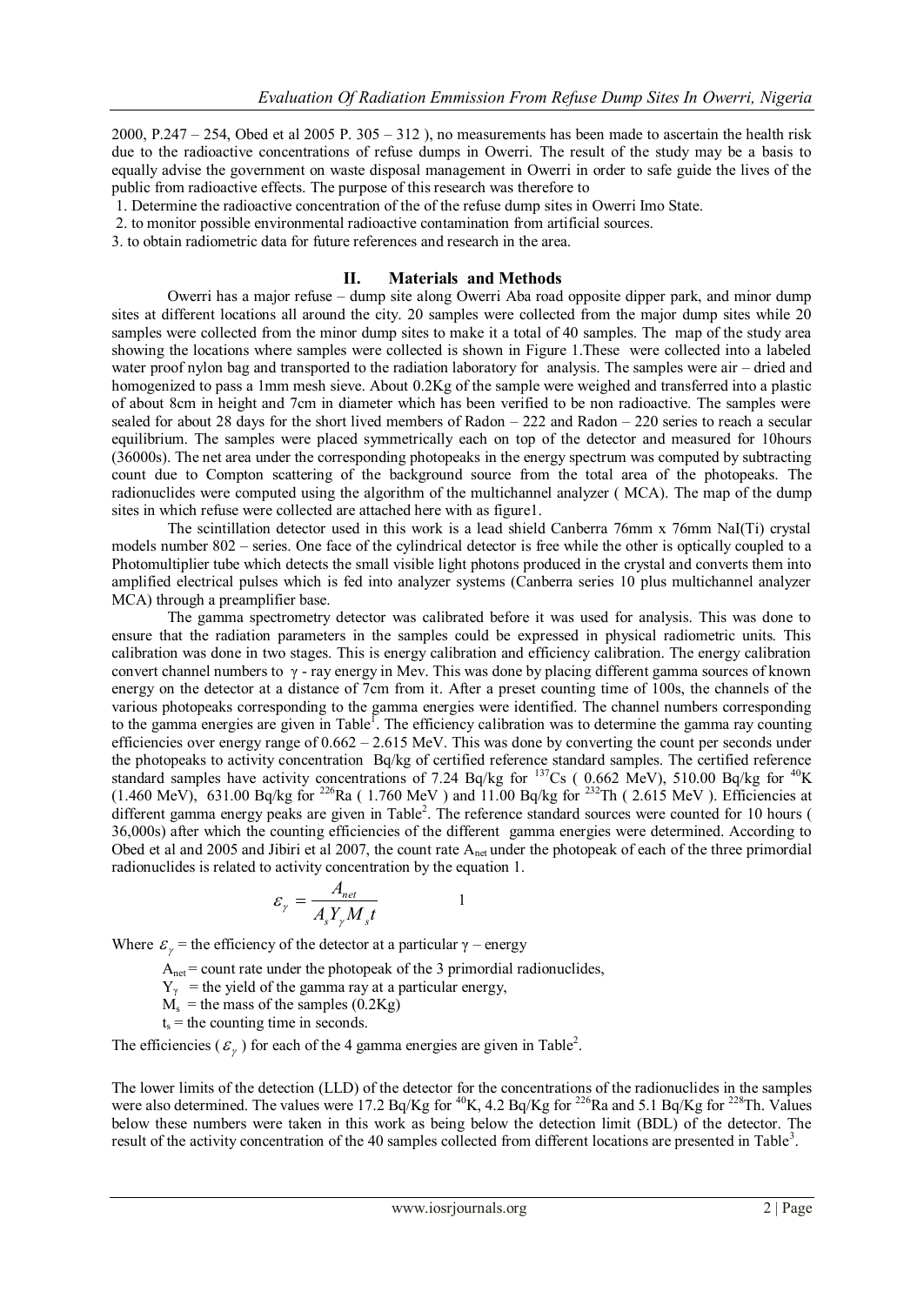| Nuclides<br>Energy (MeV) |                 |                                                                    | Channel number                                                            |                       |
|--------------------------|-----------------|--------------------------------------------------------------------|---------------------------------------------------------------------------|-----------------------|
| $Na-22$                  |                 | 0.511                                                              |                                                                           | 110                   |
| $Cs-137$                 |                 | 0.662                                                              |                                                                           | 146                   |
| $Co-60$                  |                 | 1.173                                                              |                                                                           | 256                   |
| $K-40$                   |                 | 1.460                                                              |                                                                           | 312                   |
| Ra-226                   |                 | 1.760                                                              |                                                                           | 376                   |
| $Th-232$                 |                 | 2.615                                                              |                                                                           | 552                   |
|                          |                 |                                                                    | Table <sup>1</sup> . Energy table with the corresponding channel numbers. |                       |
| Radionuclide             | Energy<br>(MeV) | Gamma Yield                                                        | Area Count/25200s)                                                        | Efficiency<br>$(\% )$ |
| $Cs-137$                 | 0.662           | 0.852                                                              | 2476                                                                      | 5.57                  |
| $K-40$                   | 1.460           | 0.107                                                              | 8342                                                                      | 1.87                  |
| Ra-226                   | 1.760           | 0.159                                                              | 400                                                                       | 1.67                  |
| $Th-232$                 | 2.615           | 0.358                                                              | 364                                                                       | 1.35                  |
|                          |                 | Table <sup>2</sup> . Efficiencies at different gamma energy peaks. |                                                                           |                       |

|                | $40$ K (BqKg <sup>-1</sup> ) | Ш.               | <b>Results and Discussion</b><br>$226$ Ra (BqKg <sup>-1</sup> ) | $232$ Th (BqKg <sup>-1</sup> ) |
|----------------|------------------------------|------------------|-----------------------------------------------------------------|--------------------------------|
| $\mathbf{1}$   | $488.18 \pm 8.68$            |                  | $25.19 \pm 7.94$                                                | $18.21 \pm 58.17$              |
| $\overline{c}$ | 559.28 $\pm$ 10.42           | <b>BDL</b>       |                                                                 | $8.82 \pm 11.44$               |
| 3              | 562.21 $\pm$ 8.35            |                  | $22.63 \pm 8.72$                                                | <b>BDL</b>                     |
| 4              | $32.99 \pm 14.33$            |                  | $103.51 \pm 67.02$                                              | <b>BDL</b>                     |
| 5              | 460.32 $\pm$ 4.06            | BDL              |                                                                 | BDL                            |
| 6              | $371.63 \pm 10.06$           | <b>BDL</b>       |                                                                 | <b>BDL</b>                     |
| 7              | $291.73 \pm 11.53$           |                  | $17.27 \pm 45.17$                                               | <b>BDL</b>                     |
| 8              | $502.11 \pm 4.39$            |                  | $14.48 \pm 30.38$                                               | <b>BDL</b>                     |
| 9              | $240.42 \pm 11.49$           |                  | $15.58 \pm 47.23$                                               | $19.23 \pm 11.27$              |
| 10             | BDL                          | BDL              |                                                                 | $5.37 \pm 3.52$                |
| 11             | BDL                          | <b>BDL</b>       |                                                                 | <b>BDL</b>                     |
| 12             | $319.59 \pm 10.51$           | $7.87 \pm 25.80$ |                                                                 | $20.59 \pm 2.92$               |
| 13             | $227.23 \pm 9.69$            |                  | $13.72 \pm 32.87$                                               | $26.74 \pm 7.23$               |
| 14             | $157.60 \pm 4.85$            | $11.68 \pm 4.15$ |                                                                 | $21.61 \pm 2.59$               |
| 15             | $311.53 \pm 11.52$           | $7.85 \pm 1.40$  |                                                                 | $55.16 \pm 9.63$               |
| 16             | $328.38 \pm 8.96$            | BDL              |                                                                 | $50.43 \pm 5.97$               |
| 17             | $227.96 \pm 8.99$            | $7.24 \pm 4.31$  |                                                                 | $22.50 \pm 6.19$               |
| 18             | $277.81 \pm 9.77$            | $6.73 \pm 1.41$  |                                                                 | $42.72 \pm 7.97$               |
| 19             | $253.62 \pm 9.19$            | BDL              |                                                                 | $35.50 \pm 6.59$               |
| 20             | $468.39 \pm 95.09$           | $6.60 \pm 1.44$  |                                                                 | $19.46 \pm 6.97$               |
| 21             | $527.76 \pm 13.02$           | $7.87 \pm 1.87$  |                                                                 | BDL                            |
| 22             | $399.49 \pm 11.69$           | $17.78 \pm 5.88$ |                                                                 | $13.22 \pm 3.16$               |
| 23             | $505.77 \pm 15.42$           | $6.48 \pm 1.90$  |                                                                 | $16.32 \pm 7.92$               |
| 24             | $398.02 \pm 12.57$           | $5.33 \pm 1.19$  |                                                                 | $22.36 \pm 9.98$               |
| 25             | $414.88 \pm 15.38$           | $12.83 \pm 3.08$ |                                                                 | $14.24 \pm 4.87$               |
| 26             | $502.11 \pm 41.16$           | $22.48 \pm 3.78$ |                                                                 | $15.25 \pm 2.07$               |
| 27             | $461.06 \pm 12.34$           | $26.16 \pm 7.98$ |                                                                 | $10.30 \pm 9.87$               |
| 28             | $448.60 \pm 13.14$           | <b>BDL</b>       |                                                                 | $12.01 \pm 4.12$               |
| 29             | $460.32 \pm 13.66$           | $33.15 \pm 8.95$ |                                                                 | $12.64 \pm 7.03$               |
| 30             | $281.32 \pm 12.90$           | $21.16 \pm 5.43$ |                                                                 | $6.43 \pm 1.01$                |
| 31             | $344.12 \pm 8.76$            | $18.33 \pm 4.94$ |                                                                 | $10.28 \pm 3.44$               |
| 32             | $448.71 \pm 18.53$           | $12.67 \pm 6.32$ |                                                                 | $9.29 \pm 4.31$                |
| 33             | 388.17 ± 14.35               | $14.19 \pm 1.76$ |                                                                 | $11.09 \pm 2.19$               |
| 34             | 449.17 $\pm$ 18.44           | $22.27 \pm 7.32$ |                                                                 | $16.27 \pm 6.65$               |
| 35             | $531.35 \pm 19.09$           | $19.77 \pm 8.07$ |                                                                 | $21.34 \pm 3.02$               |
| 36             | $686.17 \pm 42.11$           | BDL              |                                                                 | $7.33 \pm 3.21$                |
| 37             | $108.31 \pm 17.27$           | BDL              |                                                                 | <b>BDL</b>                     |
| 38             | $586.62 \pm 30.21$           | $13.12 \pm 2.87$ |                                                                 | <b>BDL</b>                     |
| 39             | $410.31 \pm 56.43$           | $21.14 \pm 7.97$ |                                                                 | $12.31 \pm 3.85$               |
| 40             | $214.71 \pm 62.98$           | <b>BDL</b>       |                                                                 | $6.31 \pm 0.99$                |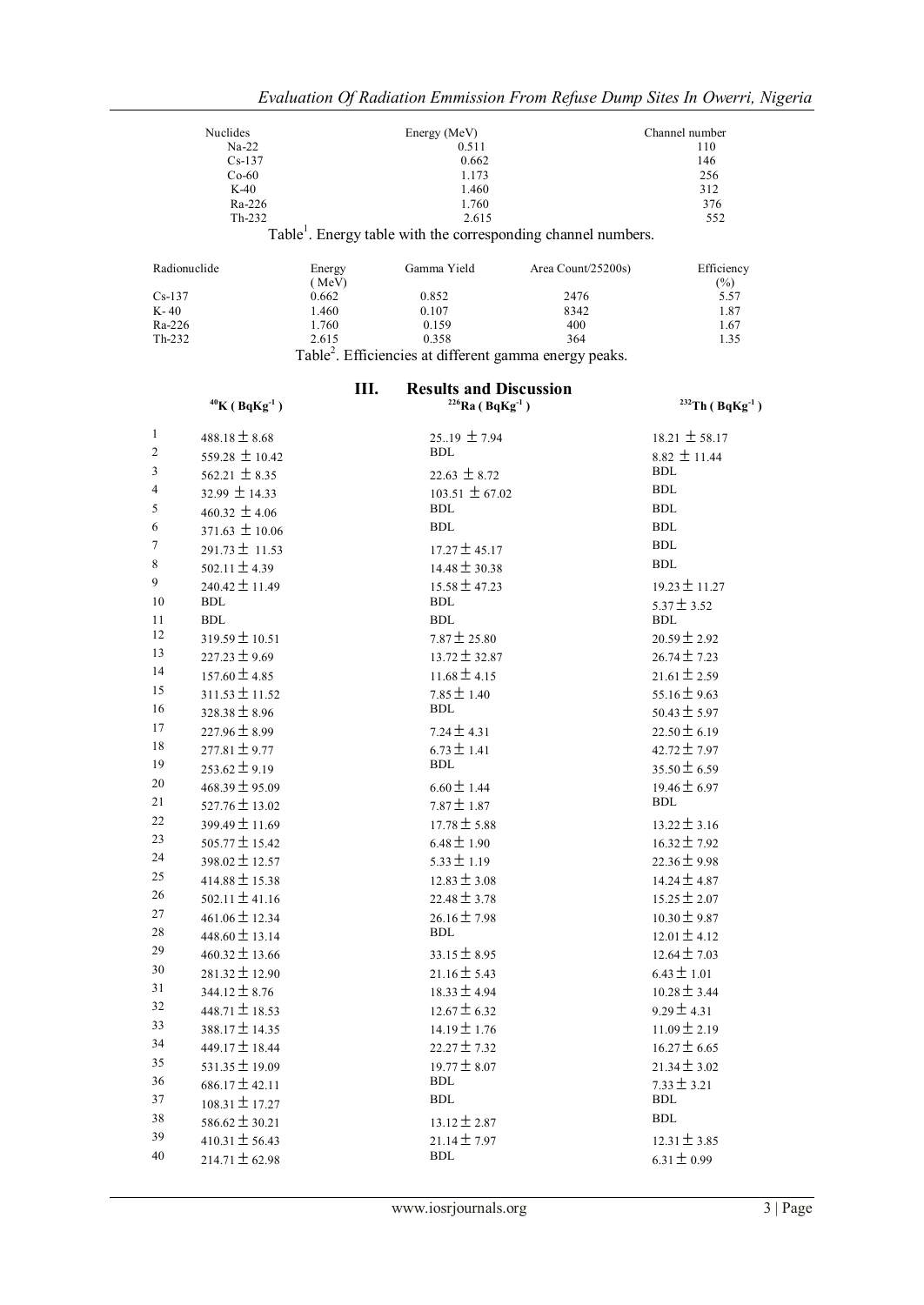

Table<sup>3</sup>. The soil activity concentrations at different locations and their error terms.

Figure 1. A map of the study area showing the locations where samples were collected The absorbed dose rate,  $D(nGyh^{-1})$  in air at 1m above the ground level for soils containing the concentrations of the radionuclides measured in the samples was calculated using the equation

$$
D = aC_k + bC_{Th} + cC_{Ra} + dC_{Cs}
$$
\n<sup>(2)</sup>

Where a is the dose rate per unit <sup>40</sup>K activity concentration (0.042 Gyh<sup>-1</sup>), C<sub>k</sub> is the concentration of <sup>40</sup>K in the sample in (BqKg<sup>-1</sup>), b is the dose rate per unit <sup>232</sup>Th activity concentration (0.666Gyh<sup>-1</sup>), C<sub>Th</sub> is the concentration of <sup>232</sup>Th in the sample in  $(BqKg^{-1})$ , c is the dose rate per unit <sup>226</sup>Ra activity concentration (0.429) Gyh<sup>-1</sup>), C<sub>Ra</sub> is the concentration of <sup>226</sup>Ra in the sample in( $BqKg^{-1}$ ), d is the dose rate per unit <sup>137</sup>Cs activity concentration (0.30Gyh<sup>-1</sup>) and Cs is the concentration of  $^{137}Cs$  in the sample (BqKg<sup>-1</sup>). Since Cesium – 137 was not detected in any of the samples, the last term in equation ( 2) was taken as zero. The absorbed gamma dose rates in air are usually related to human absorbed gamma dose in order to assess radiological implications. As a further step to evaluating the population dose due to outdoor gamma radiation , the annual collective effective dose equivalent to members of the population was assessed according to ICPR. In doing this, two factors were considered. The first was a factor that converts the absorbed dose rate (Gyh<sup>-1</sup>) in air to human outdoor effective dose rate (Svy<sup>-1</sup>), while the second factor is the proportion of total time for which a typical individual was exposed to outdoor or indoor radiation. The United Nations Scientific Committee on the Effect of Atomic Radiation ( UNSCEA 2000) recommended 0.7SvGy<sup>-1</sup> as the value of the first factor while 0.2 and 0.8 as for outdoor and indoor occupancy factor respectively. A 0.2 outdoor occupancy factor means that an average spends about 17280s outdoors. In this work, only outdoor exposures from gamma ray sources were considered. The effective dose rate values was calculated using the equation:

$$
E_{\text{air}} = TfQD_{\text{air}}\varepsilon
$$

 $(3)$ 

where  $E_{air}$  is the effective dose rate ( $\mu Svy^{-1}$ ), T is the time ( $8766$ hy<sup>-1</sup>), f is the outdoor occupancy factor that corrects for the average time spent outdoor  $(0.2)$ , Q is the quotient of the absorbed dose rate in air  $(0.7 SvGy<sup>-1</sup>)$ ), D<sub>air</sub> is the absorbed dose rate in air and  $\epsilon$  is the factor converting nano ( $10^{-9}$ ) to micro ( $10^{-6}$ ). The result of the absorbed dose rate in nGyh<sup>-1</sup>) and effective dose equivalent in  $(\mu Sv.y^{-1})$  is presented in Table<sup>4</sup> **S/N Dose rate**  $\pm \sigma(\text{nGyh}^{-1})$ **) Effective dose equivalent (µSv.y-1 )**

| 1              | $43.44 \pm 14.3$  | 53.31 |
|----------------|-------------------|-------|
| $\overline{2}$ | $28.60 \pm 8.60$  | 35.10 |
| 3              | $21.54 \pm 24.07$ | 26.44 |
| $\overline{4}$ | $36.17 \pm 8.60$  | 44.39 |
| 5              | $17.12 \pm 4.30$  | 21.01 |
| 6              | $12.66 \pm 3.09$  | 15.54 |
| 7              | $22.68 \pm 9.73$  | 27.83 |
| 8              | $28.42 \pm 7.30$  | 34.88 |
| 9              | $29.59 \pm 4.90$  | 36.31 |
| 10             | 0.00              | 0.00  |
| 11             | 0.00              | 0.00  |
| 12             | $30.51 \pm 8.20$  | 37.44 |
| 13             | $33.24 \pm 5.90$  | 40.79 |
|                |                   |       |